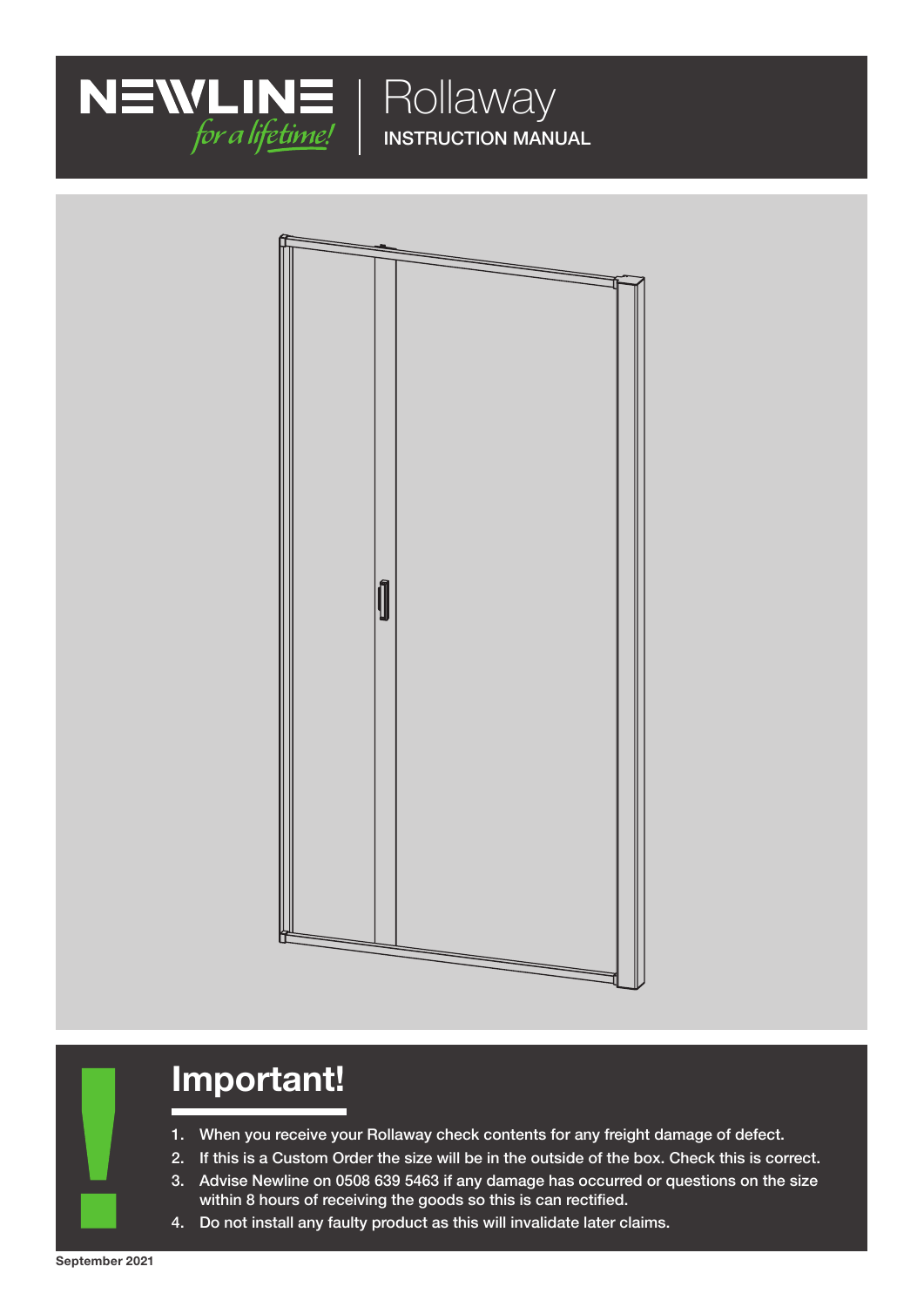

### DOOR SET / IMPORTANT INFORMATION

### **WARRANTY**

- Faulty goods are covered under warranty for 5 years. Visit www.newline.co.nz for warranty information.
- Breakages incurred during construction are not covered under warranty.
- Installations must conform to the instructions to be covered by the warranty.

### **HEALTH AND SAFETY**

#### **Installation:**

- Determine positioning of wiring and piping within wall cavities before shower installation. Mark their positions to ensure electrical and piping areas are avoided.
- Ensure Adhesive bonding and silicone bonds have been completed to make safe the install.
- Wear appropriate protective clothing and eye protection during installation.

### **MATERIALS REQUIRED**

• Cartridge of NG translucent Silicone (Not supplied)

### **TOOLS REQUIRED**



### **AFTERCARE**

- Regularly clean with mild non-abrasive detergent and microfiber cloth. Rinse off and dry.
- Lubricate top and bottom rails with spray silicone
- Inside of canister has a swinging door. Clip open and clean wiper as diagram A.



### NEWLINE RECOMMENDS A SKILLED TRADESMAN ACQUAINTED WITH SHOWER INSTALLATIONS TO ENSURE THE VERY BEST OUTCOME.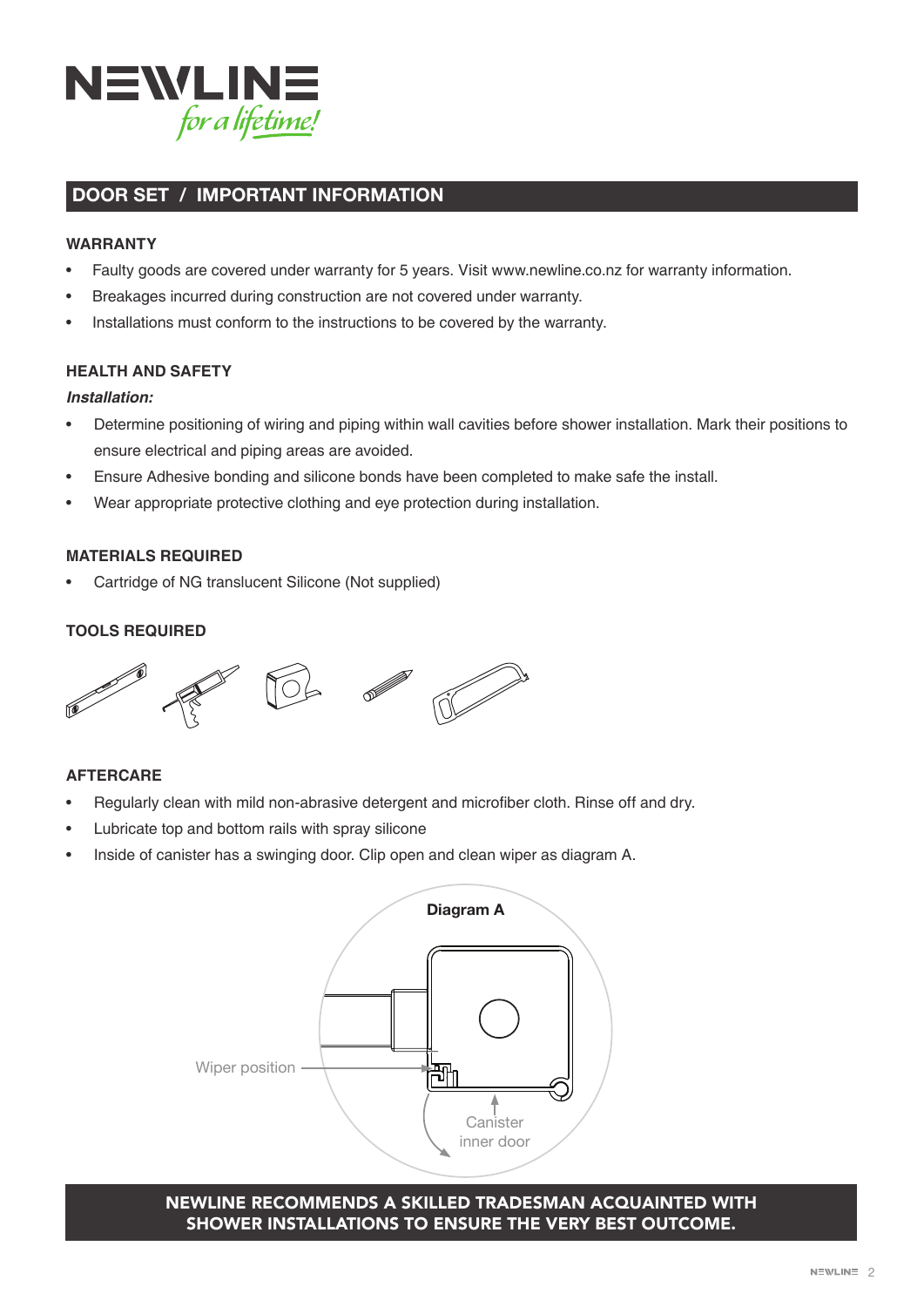### EXPLODED VIEW



## ROLLAWAY COMPONENT LIST

|   | <b>Part Number</b>                   | OTY |
|---|--------------------------------------|-----|
|   | Aluminium Rollaway Track 865mm White | 2   |
|   | Aluminium Wall Jamb 1795mm White     |     |
| З | Track End caps                       | 2   |
|   | Canister / Screen Assembly           |     |

### NOTE:

These component items provide the maximum width of 925mm. Installations steps will show how to establish your specific distance across the shower screen.